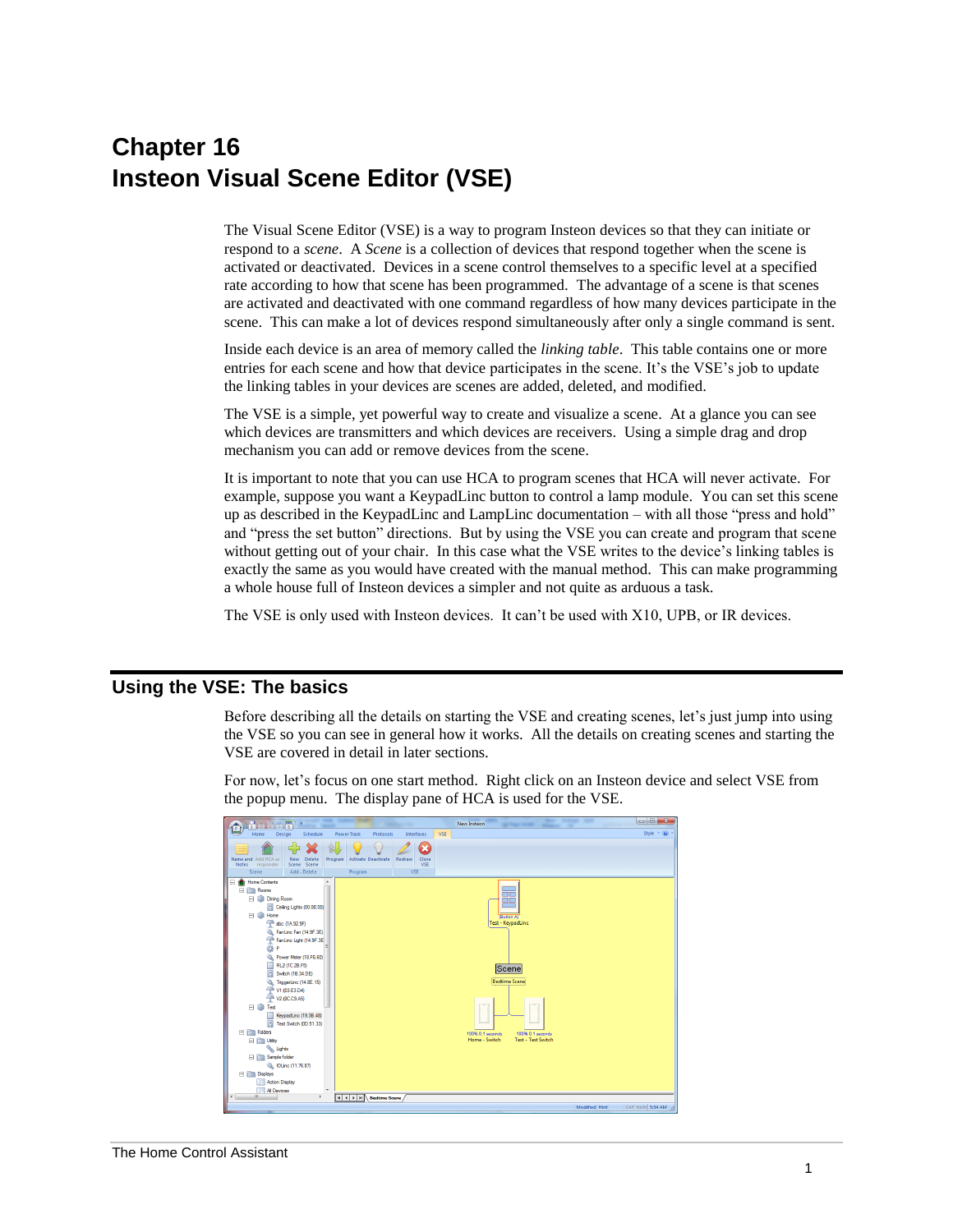Note these elements of the VSE display:

- When the Visual Scene Editor is open, an extra category appears in the ribbon with commands used to control the VSE.
- What displays above the gray "scene" box is the initiator of the scene. In this example, a KeypadLinc.
- What displays below the "scene" box are responders to the scene.
- The name of the scene either one that you entered or one that HCA made up displays below the "scene" box and on the tab at the bottom of the display pane. In this example the scene name is "Bedtime Scene".
- The lines drawn from all the responders to the scene name and from the scene name to the scene controller are there to help you visualize that all these devices are connected together.
- You may need to drag the HCA window larger to see the entire scene. When you change the HCA window size you can ask that the VSE display be redrawn. Press the Redraw button in the ribbon.
- Below each responder is text showing the level the device is controlled to and the rate at which that control happens. For example, the "Home - Switch" goes on to 100% with a ramp rate of .1 seconds. This text displays in blue if the device has been previously programmed and red if the programming has not yet been made.
- You can right-click on a device and a popup menu displays.
- There could be one or more tabs at the bottom of the display pane. Depending upon how you started the VSE, you may see one or more than one tab. More on this in a later section.

#### Adding responders to a scene

Using the VSE is very similar to many other HCA tools. To add a new device to a scene all you need do is to drag it from the design pane and drop it into the scene. At that point in time a popup dialog allows you to set the properties of that device in the scene. For example, dragging a LampLinc or SwitchLinc displays this dialog:

| Scene Edit Responder: Family Room - Loveseat Lamp |    |  |        |                                                                                                                                 |  |  |  |
|---------------------------------------------------|----|--|--------|---------------------------------------------------------------------------------------------------------------------------------|--|--|--|
| Level $ 100%$                                     |    |  |        | $\mathcal{O}(10^{-10})$ . The second constraints of the second constraints of the second constraints of $\mathcal{O}(10^{-10})$ |  |  |  |
| Rate $0.1$ seconds $\blacktriangledown$           |    |  |        | Adjust device to match level selected                                                                                           |  |  |  |
|                                                   | OΚ |  | Cancel |                                                                                                                                 |  |  |  |

In the dialog you specify the level and the rate. If you want to see what that level looks like, you can check the "Adjust device to match level selected" box. This causes HCA to send dim/bright commands to the device as you change the level. You may not want to do this if you are building a scene late at night and you don't want to disturb family members.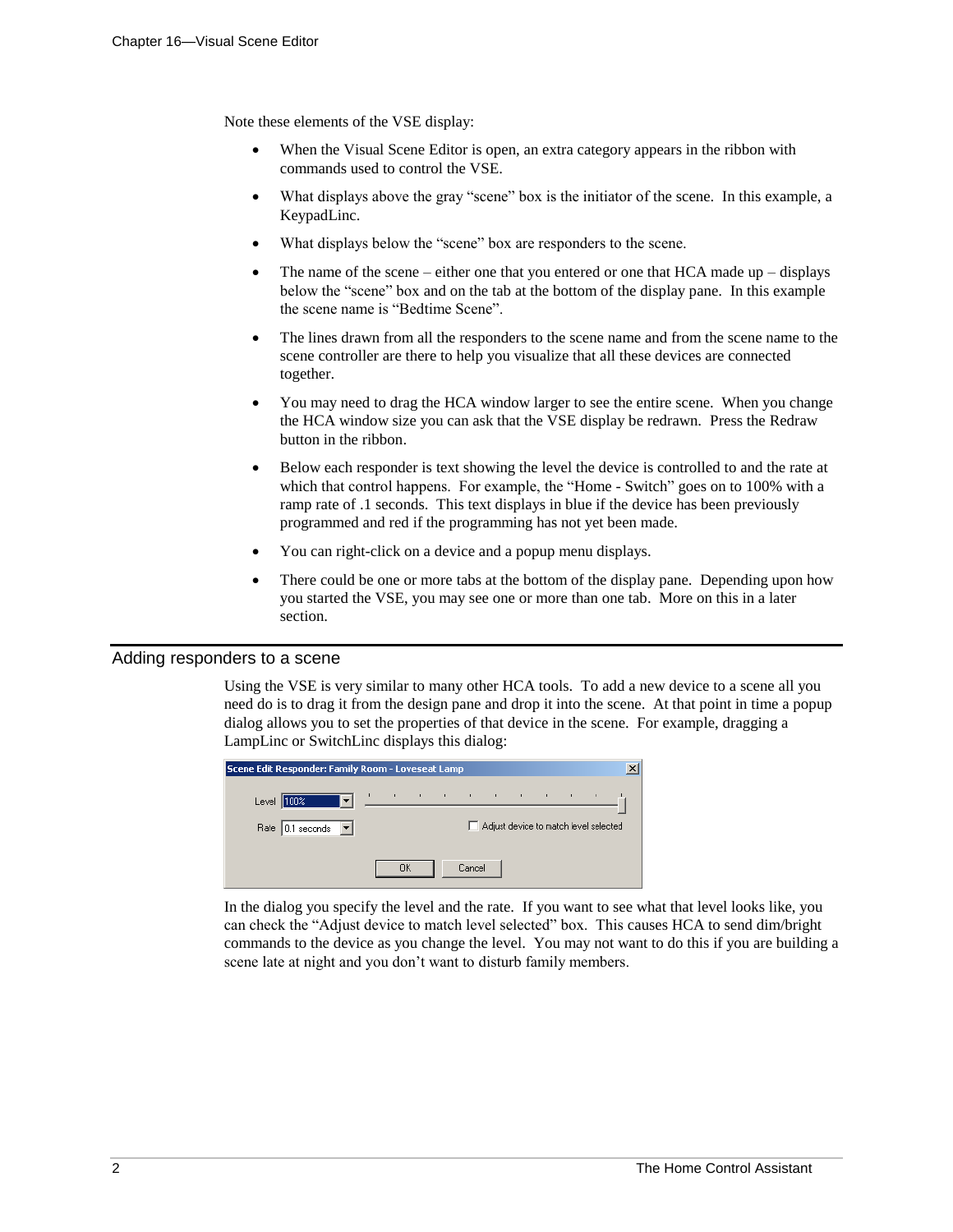| $\tilde{\phantom{a}}$<br>___          | л.<br>. .                                                                                  | ັ<br>$\mathbf{r}$                                                                                                                 |                 |
|---------------------------------------|--------------------------------------------------------------------------------------------|-----------------------------------------------------------------------------------------------------------------------------------|-----------------|
|                                       | Scene Edit Add: Computer Room - Ceiling Light                                              |                                                                                                                                   | $\vert x \vert$ |
| Add as<br>.<br>G<br>Preset<br>$C$ LED | Preset<br>$\mathbf{r}$<br>100%<br>Level<br>Rate<br>0.1 seconds<br>▼<br>LED<br>Button LED A | the contract of the contract of the contract of<br>$\sim 10$<br>Adjust device to match level selected<br>$\overline{\phantom{a}}$ |                 |
|                                       | 0K                                                                                         | Cancel                                                                                                                            |                 |

If you drag and drop a KeypadLinc this dialog appears:

A scene can control the KeypadLinc's load or just control one of the button LEDs. This dialog lets you select the one you want and its properties.

If you want to add HCA as a scene responder press the *Add HCA as Responder* button in the ribbon.

The VSE will not let you drag and drop a device into a scene that the VSE doesn't support, nor will it let you add the same device more than once unless it has more than one sub-device.

#### Modifying a device's scene properties

When you added a device to a scene using drag-and-drop, the popup dialog let you set the device's properties. You can change them any time by a right-click on the device.



The first four choices in this popup menu are just provided for your convenience and perform the same actions on the device as they do when you right-click on the device in other places in HCA.

The *Modify* option opens a similar dialog as when you added the device. You can change the level and ramp rate, or if a KeypadLinc LED, which indicator is used.

# Removing responders from a scene

To remove a component from a scene, right-click on it as described in the last section and select "Remove". You can't undo this action but you could abandon the scene changes if you discover you really didn't want to remove that scene component.

#### Changing the scene name

To change the scene name, double-click on the scene name and a dialog appears that lets you name the scene. You can also press the *Name and Notes* button in the ribbon to get to the same dialog.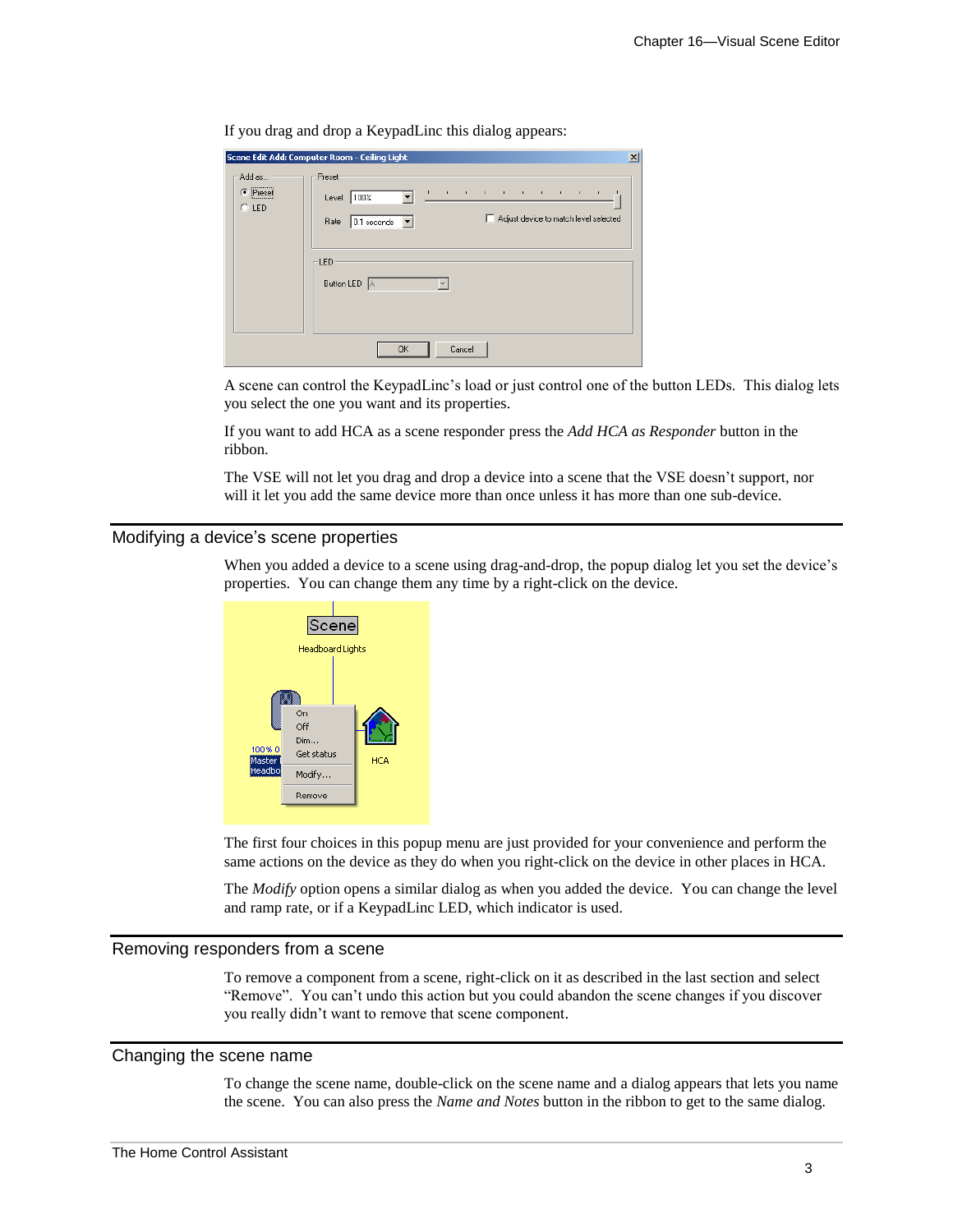Note: If a scene has HCA as the controller, you must give the scene a name.

# Testing a scene

To test a scene, press the *Activate* or *Deactivate* buttons in the ribbon. Activate controls all the scene devices to their level at the specified rates. Deactivate turns all the scene devices off.

There are some limitations of the Activate option and these will be described later.

#### Programming a scene

Programming a scene is very simple. Select *Program* from the ribbon. HCA uses the same dialog in many places when remote communication is being performed with Insteon devices. This checklist dialog shows each operation to be done and proceeds down the checklist operating on each device in turn.

| <b>Insteon Remote Memory Access</b>         |                                             | $\mathbf{x}$ |
|---------------------------------------------|---------------------------------------------|--------------|
| Action                                      | Info                                        |              |
| Send status request to Ctrls - KeypadLinc 6 | Status reply ok                             |              |
| Check database version                      | Version 1. Matches previously read version. |              |
| $\sqrt{}$ Read link database                | Skipped                                     |              |
| $\sqrt{\,}$ Modify link                     | Write OK                                    |              |
| $\overline{\mathcal{J}}$ Read link          | Read OK                                     |              |
| Check for correct write                     | Data matches!                               |              |
| $\Rightarrow$ Add link                      | Writing record at OFB0                      |              |
| Read link                                   |                                             |              |
| Check for correct write                     |                                             |              |
| Add link                                    |                                             |              |
| Read link                                   |                                             |              |
| Check for correct write                     |                                             |              |
|                                             |                                             |              |
| Stop                                        |                                             |              |

Actions that complete without error are checked off when done. The current action is shown with the yellow arrow, and operations that fail show with a red X.

Depending upon the complexity of the scene, there may be a few actions or many.

When the programming is complete the *Stop* button changes to *Close.*

#### Closing the VSE

To close the VSE, press the *Close* button in the ribbon. If there are changes not yet programmed, a warning appears and you can either cancel out those changes or remain in the VSE.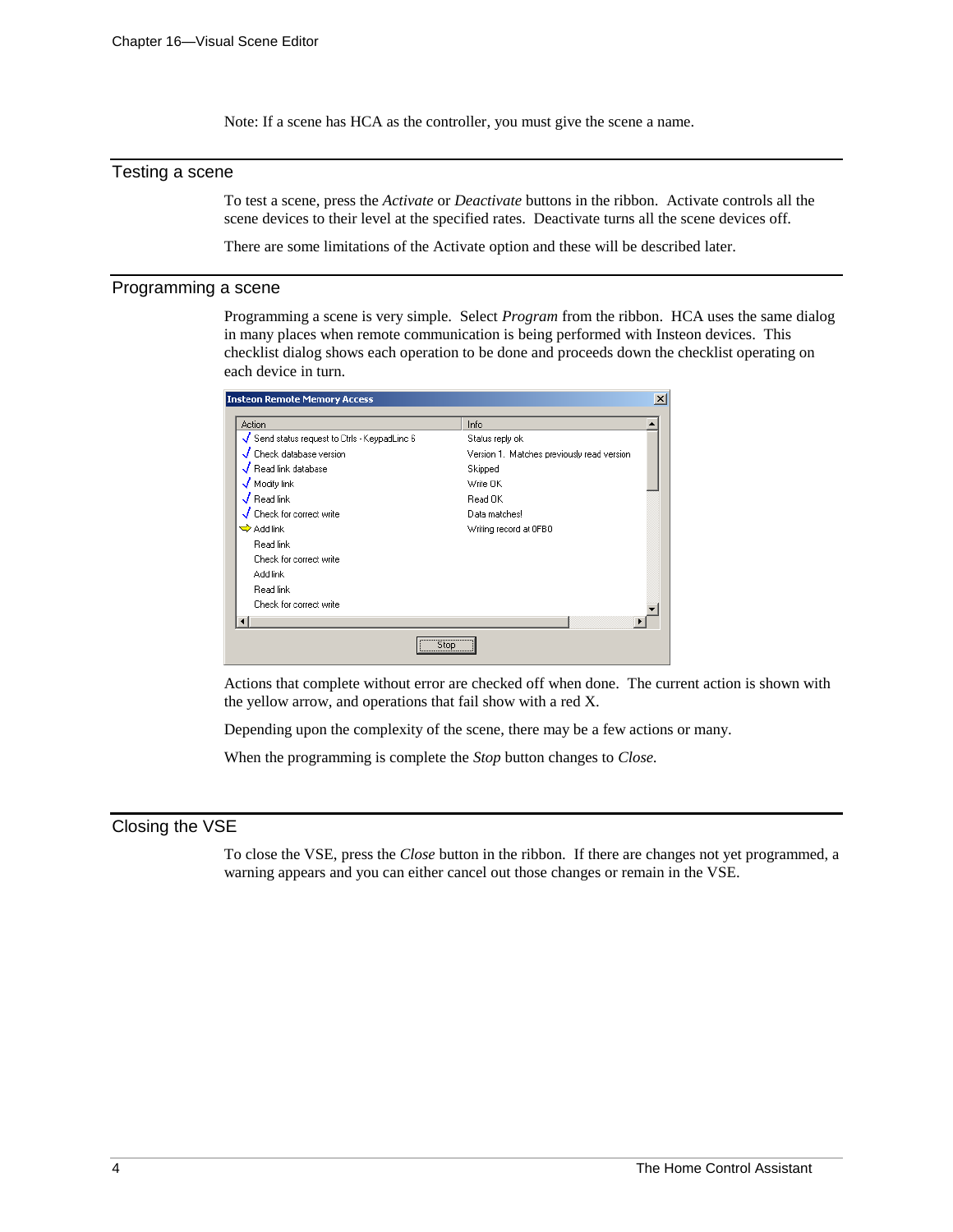# **Using the VSE: Starting, stopping, and creating scenes**

The VSE was designed to facilitate creating and editing scenes in two different manners. You can focus on a scene or your can focus on a device within the scenes – possibly multiple scenes - it participates in.

# Working in a "by scene" manner

To start the VSE select from the ribbon press *the Visual Scene Editor* button in the *Insteon* panel of the *Protocols* category. This dialog appears:

| <b>Visual Scene Editor</b>                                                                                                                                                                                                    | $\vert x \vert$             |
|-------------------------------------------------------------------------------------------------------------------------------------------------------------------------------------------------------------------------------|-----------------------------|
| New Scene<br>Create new scene                                                                                                                                                                                                 |                             |
| Edit Existing Scene:<br>HCA <sub>8</sub><br>Ctrls - KeypadLinc 6 (button C)<br>HCA LED D<br>Devices - LampLinc3<br>Ken Test<br>Devices - LampLinc4<br>Set up for late night<br><sup>i</sup> Devices - SwitchLinc<br>Test Fast |                             |
| Notes:<br>Scene used to set the lights so that late night arrivals still have some light but nothing too jarring<br>Edit                                                                                                      | $\mathcal{A}_{\mathcal{C}}$ |
|                                                                                                                                                                                                                               | Close                       |

The left-hand list shows all the scenes you have explicitly given names to. The right-hand window displays, in a shorthand manner – what devices participate in the scene. Below are any notes you have saved for this scene.

Hint: In even a small Insteon installation you can wind up with many scenes. Some of these are important ones that you will spend time creating and modifying. Others are simple "press this button and control that device" type of scenes. Give names to the scenes that you expect to be working with over time but it is not necessary to name every scene.

In this dialog, to edit a scene all you need do is to select its name and press the edit button.

To create a new scene, press the Create button. This dialog appears:

| <b>Scene Create</b>     |                                                      |  |
|-------------------------|------------------------------------------------------|--|
| Scene Name: Dinner Time |                                                      |  |
|                         | Create new scene controlled by: Ctrls - KeypadLinc 8 |  |
|                         | E button                                             |  |
|                         | <br>Cancel                                           |  |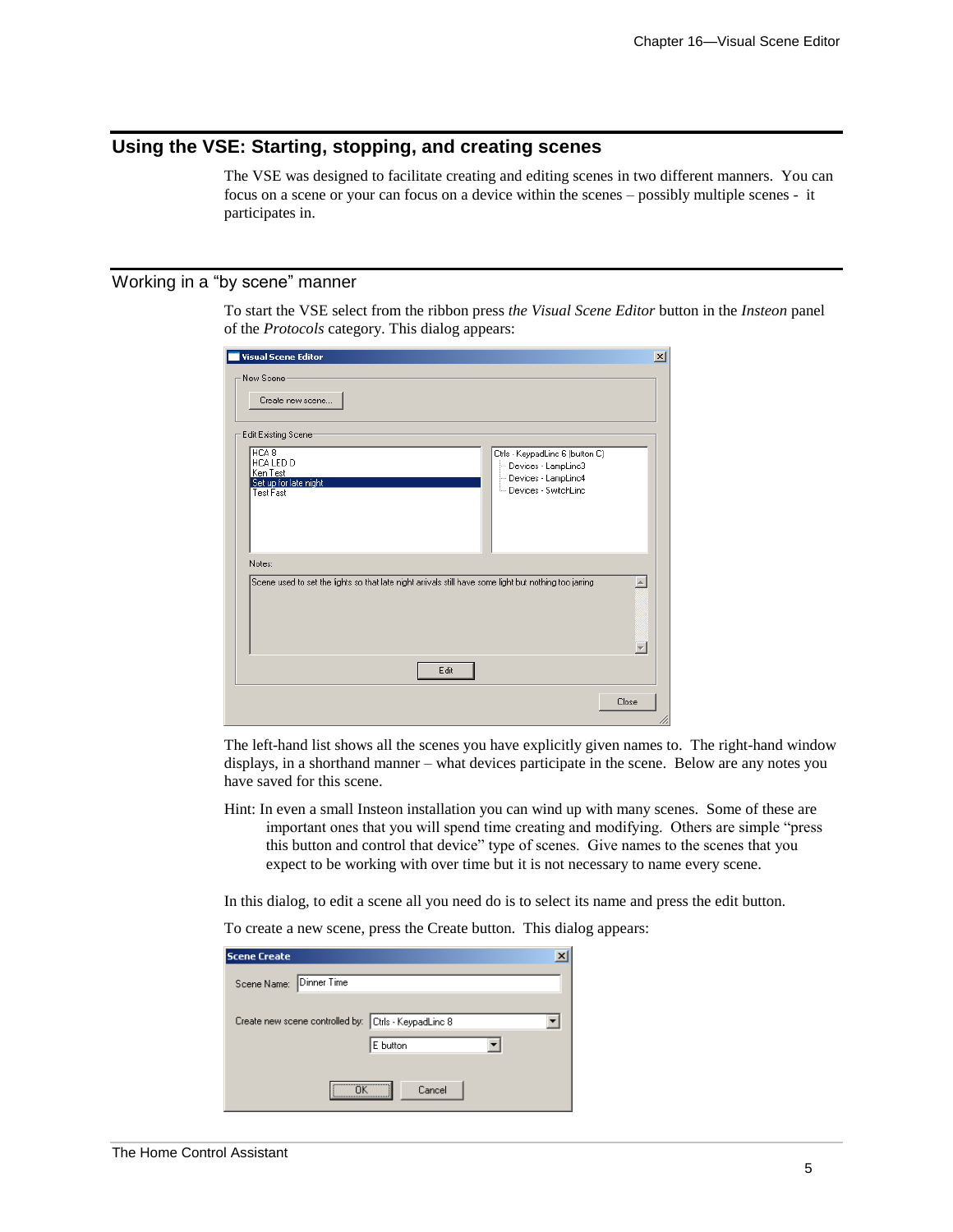Enter a scene name, and what device controls the scene. The controller can be any device that has a button or rocker. Also you can create HCA controlled scenes by choosing HCA in the *controlled by* list. In the list for the device you select are all the transmit components available and if they are currently being used by a scene or not. In this example, the KeypadLinc E button will be the scene controller.

When you close the create dialog, the VSE opens with the new scene displayed. The VSE helpfully adds HCA to all new scenes as a responder but you can remove that if not needed.

When you start the VSE in this manner – by selecting from the *menu Insteon – Visual Scene Editor*, you are focusing on a specific scene. The VSE shows only one tab and that tab shows the scene.

# Working in a "by device" manner

The other way to work with the VSE is to focus on a specific device and the scenes that device participates in. In this manner, the VSE shows a tab for each scene that the device is in.

To start the VSE in this way, right-click on a device in the design or display pane and select VSE from the popup menu.

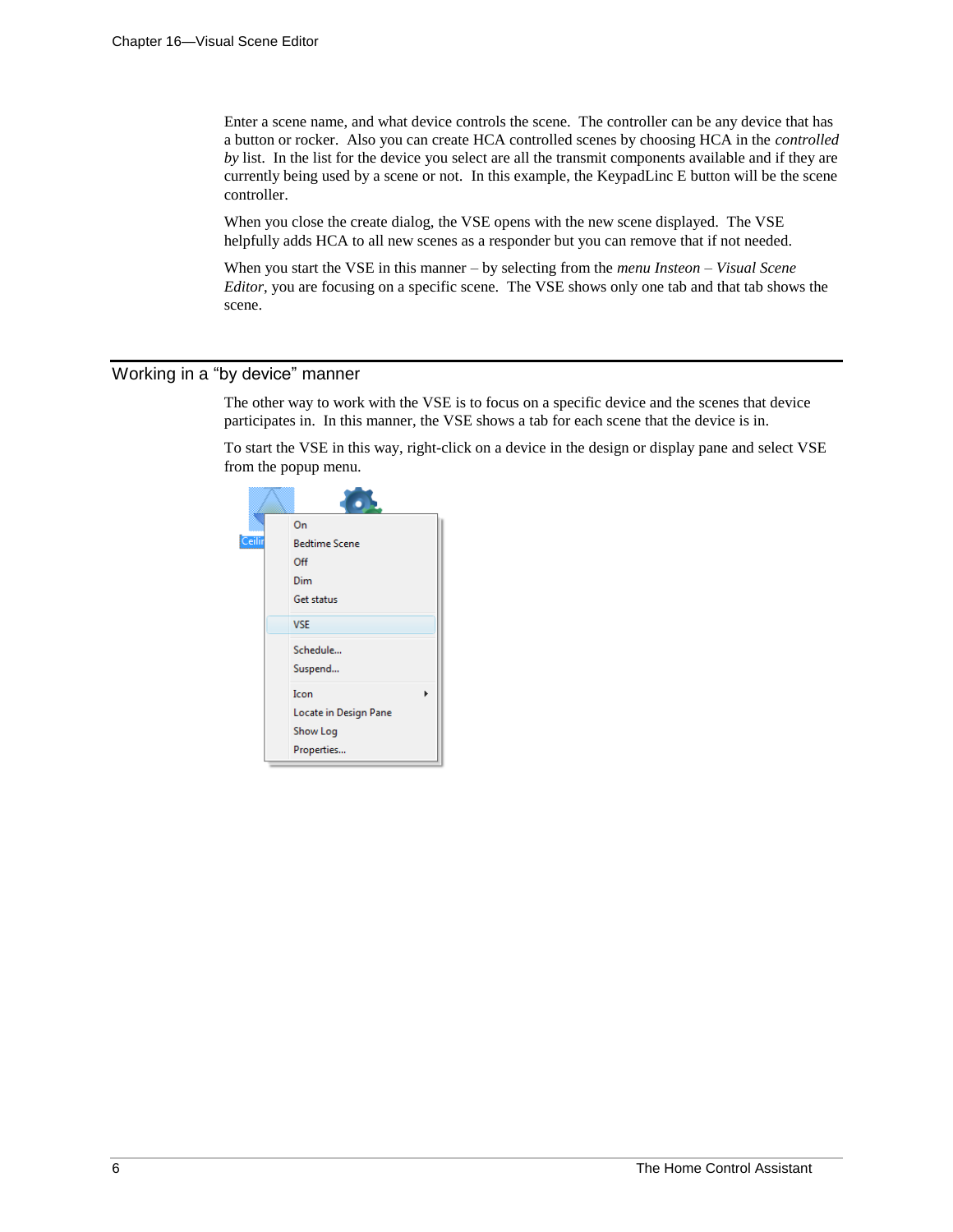| 丽) =<br>日本語画                                                                                                                                                                                                                                                                                                                                                                                                                                                                                                                                       | New Insteon<br><b>SECURITY</b>                                                                                                                     |                           |
|----------------------------------------------------------------------------------------------------------------------------------------------------------------------------------------------------------------------------------------------------------------------------------------------------------------------------------------------------------------------------------------------------------------------------------------------------------------------------------------------------------------------------------------------------|----------------------------------------------------------------------------------------------------------------------------------------------------|---------------------------|
| Design<br>Schedule<br>Home                                                                                                                                                                                                                                                                                                                                                                                                                                                                                                                         | <b>VSE</b><br><b>Power Track</b><br>Protocols<br><b>Interfaces</b>                                                                                 | $\circledcirc$<br>Style * |
| Name and Add HCA as<br><b>Delete</b><br><b>New</b><br>Scene Scene<br>Notes<br>responder<br>Scene<br>Add - Delete                                                                                                                                                                                                                                                                                                                                                                                                                                   | Program<br><b>Activate Deactivate</b><br>Redraw<br>Close<br><b>VSE</b><br>Program<br><b>VSE</b>                                                    |                           |
| Home Contents<br>Θ<br>È<br>Rooms<br>$\boxminus$<br><b>Dining Room</b><br>E<br>H<br>Ceiling Lights (00.00.00)<br>н<br>Lights 1 (00.00.00)<br>Motion Sensor (A2)<br>m<br>Home<br>E.<br>G<br>abc (1A.92.9F)<br>FanLinc Fan (14.9F.3E)<br>FanLinc Light (14.9F.3E)<br>舂<br>P<br>Power Meter (18.F6.60)<br>▵<br>RL2 (1C.2B.F5)<br>m<br>п<br>Switch (1B.34.DE)<br>TriggerLinc (14.8E.15)<br>V1 (03.E3.D4)<br>क़<br>V2 (OC.C9.A5)<br><b>EI</b> Test<br>KeypadLinc (19.3B.48)<br>Ш<br>п<br>Test Switch (0D.51.33)<br>$\Box$ Folders<br>Ξ<br><b>Utility</b> | ╦<br>[Button A]<br>Test - KeypadLinc<br>Scene<br><b>Dinner Time</b><br>100% 0.1 seconds<br>100% 0.1 seconds<br>Test - Test Switch<br>Home - Switch |                           |
| Lights<br>Sample folder<br>FC<br><b>NOLinc (11.76.87)</b>                                                                                                                                                                                                                                                                                                                                                                                                                                                                                          |                                                                                                                                                    |                           |
| $\leftarrow$<br>$^{\rm III}$<br>F.                                                                                                                                                                                                                                                                                                                                                                                                                                                                                                                 | $\mathbb{R}$ $\left\{ \left. \right  \left. \right\}$ $\left. \right $ $\mathbb{R}$<br>Dinner Time $\bigwedge$ All On $\bigwedge$                  |                           |
| <b>Display: Visual Scene Editor</b>                                                                                                                                                                                                                                                                                                                                                                                                                                                                                                                | Modified Hint                                                                                                                                      | CAP NUM 4:07 PM           |

This opens the VSE with a tab for each scene.

Note the red box drawn around the device. This helps show you the device you are focusing on  $$ the device you right-clicked on and chose VSE from the popup menu. In this scene the device is used as a controller. Here is another tab:



In this scene the device is used as a receiver.

You can click though the tabs and see each scene that the device participates in.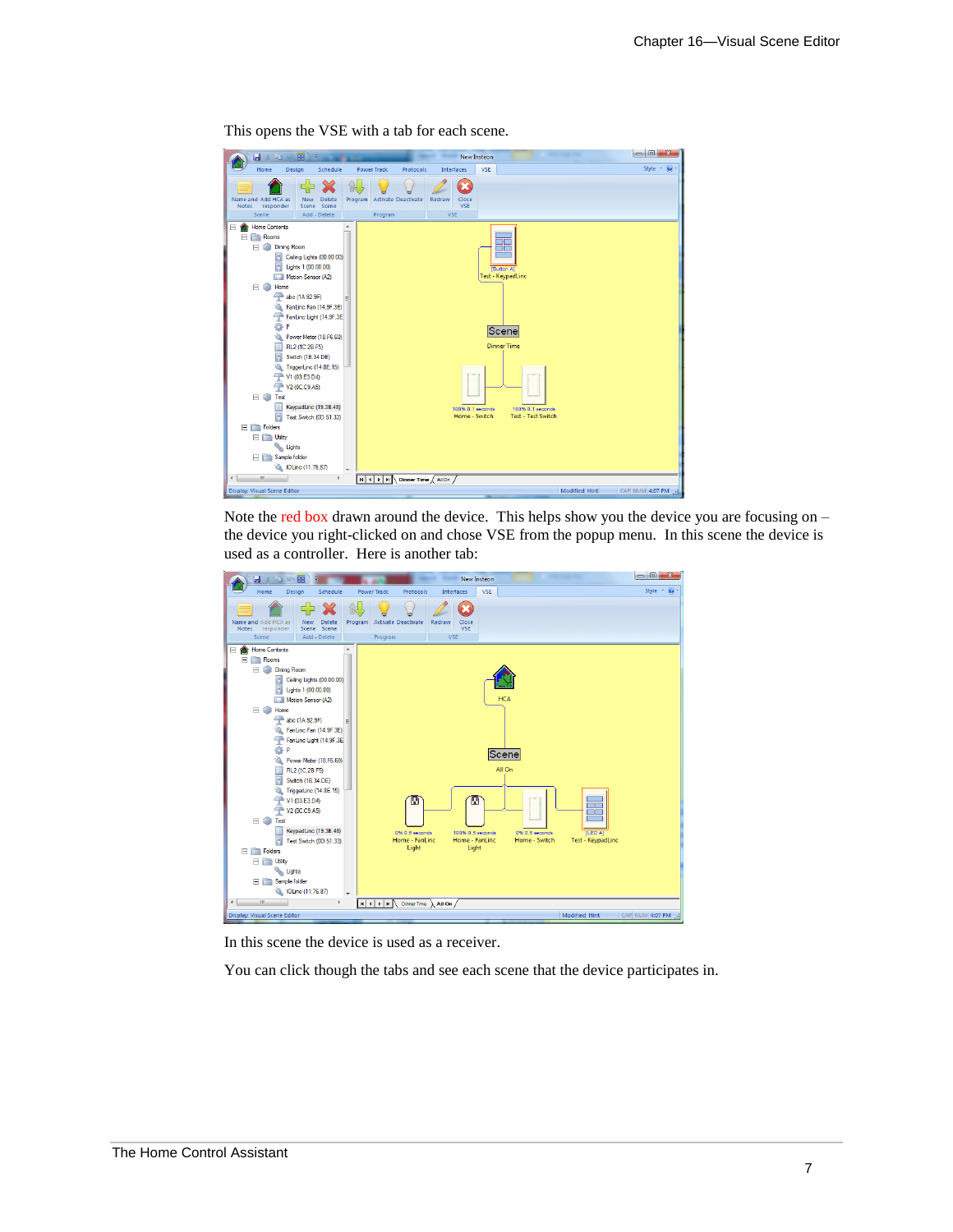| <b>Scene Create</b> | $\times$                                                |
|---------------------|---------------------------------------------------------|
| Scene Name:         |                                                         |
|                     | Create new scene with Devices - SwitchLinc Two used as: |
| C Responder         |                                                         |
| $\Gamma$ Controller |                                                         |
| $C$ Indicator       |                                                         |
|                     | <b>OK</b><br>Cancel                                     |

To create a new scene, press the New Scene button in the ribbon. This dialog appears:

Note that since you are focusing on a specific device you are not asked to choose a device, only to enter a scene name and choose how the device will participate in the new scene – as a controller or responder.

#### Deleting scenes

Regardless of how you start the VSE, if you decide that you have a scene you no longer need it is simple to have HCA remove it. Press the ribbon *Delete Scene* button. The same dialog that appears when programming a scene is used to remove the programming from all devices in that scene.

# **Scenes initiated by HCA and by other devices**

Insteon scenes have a number of features that are best understood in order to get full use out of them.

The key fact about Insteon scenes is that each scene has a controller – the device that initiates it – and only that controller can initiate the scene. Let's try an example.

Suppose you have two KeypadLincs and three LampLincs. Also suppose that you create a scene so that when you press the B button on the first KeypadLinc the three LampLincs go to 50% in 2 seconds. Let's call that Scene One.

Suppose you want the second KeypadLinc B button to do exactly the same thing with the three LampLincs. But there is no simple way to do that in the Insteon world. There is no command that the second KeypadLinc can send that will cause the LampLincs to respond. The second KeypadLinc can't "pretend" to be the first KeypadLinc and have the LampLincs respond.

You can create a new scene – let's call that Scene Two – that also is initiated by the second KeypadLinc B button and controls the LampLincs in the same way. So even though both scenes have the same effect on their responders, Scene One is not the same as Scene Two and that is important to remember.

**Note for UPB users**: If you are familiar with the Universal Powerline Bus (UPB) linking model this probably all sounds confusing. In the UPB world once the receivers are programmed, any controller can send the link number and the responders will respond. This isn't the way that Insteon works. In the Insteon world the responders only respond when the link is sent by the controller they were programmed for.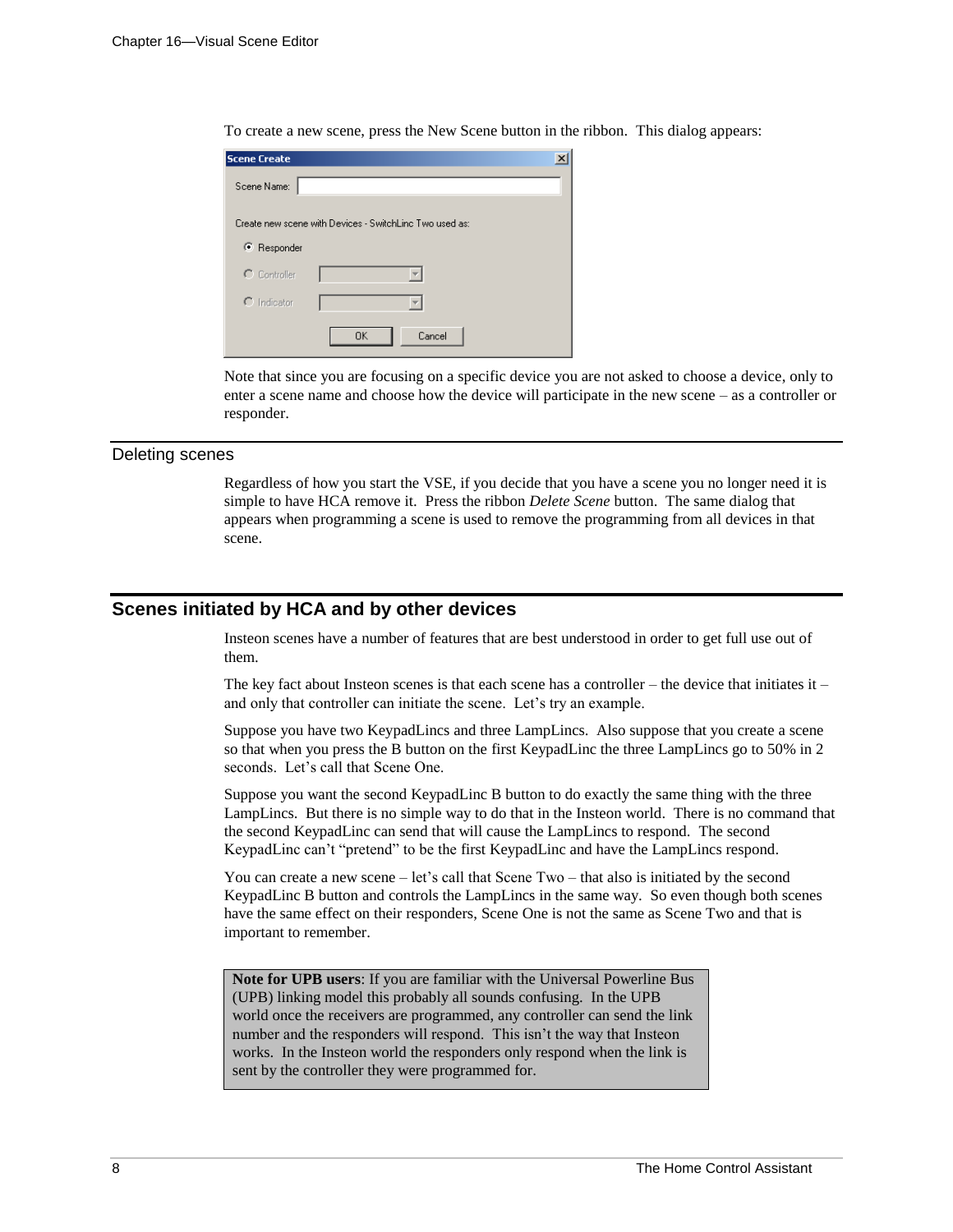Is this just an obscure point? How does it affect you?

From the example above, suppose you want HCA to initiate Scene One. You want HCA to do the same thing that pressing the KeypadLinc button does. Can HCA do that? No it can't. Just like the second KeypadLinc as described above can't initiate the scene, neither can HCA. And just like the above example, you would have to create a new scene with HCA as the controller and the LampLincs as the responder. Now we have three scenes that have the same effects – all three LampLincs go to 50% in 2 seconds - but all three scenes are not the same scene.

In many ways this is annoying as you have to create a lot of "duplicate" scenes. You may have many controllers that all want to do the exact same thing and you have to program each of them to do that. Good thing you have the VSE!

This also affects the ability in the VSE to test a scene. If you are creating a scene that is not initiated by HCA, when you use the Activate and Deactivate VSE right-click menu picks HCA can't control the scene with a simple scene command. It has to simulate the scene by sending each responder commands to adjust them to what would have happened to them had the scene controller initiated the scene. HCA will have varying degrees of success in doing this.

# **VSE, the linking tabs, and the multi-way wizard**

There are several other methods in HCA that create scenes. One of these is the Multi-Way Wizard – described in the Insteon appendix – and the linking tabs on the device property dialog.

Like the VSE these tools update the linking table stored in the devices. So their effects can be seen in the VSE after they have performed what they do. That is, if you link HCA to a KeypadLinc button using the property tab, next time you open the VSE on that KeypadLinc you will see a scene where the KeypadLinc is the controller and HCA the responder.

In this way the VSE is the "tool above them all" in that it can do whatever the linking tabs and the Multi-Way wizard do. But those tools may be more convenient to use as they were created to handle specific common tasks so don't forget them!

# **Using scenes**

Using the VSE you can create scenes. But what to do with them? If they are scenes controlled by one of your Insteon devices – a KeypadLinc button or SwitchLinc paddle for example – you use them by pressing the button or tapping the paddle.

If the scene is one that HCA initiates, you can use the Visual Programmer Scene element to cause HCA to send the commands to initiate the scene. You an also use the Visual Scheduler to schedule the scene activation or deactivation as part of your schedule.

For more information, see the User Guide chapters on Schedules and Programs.